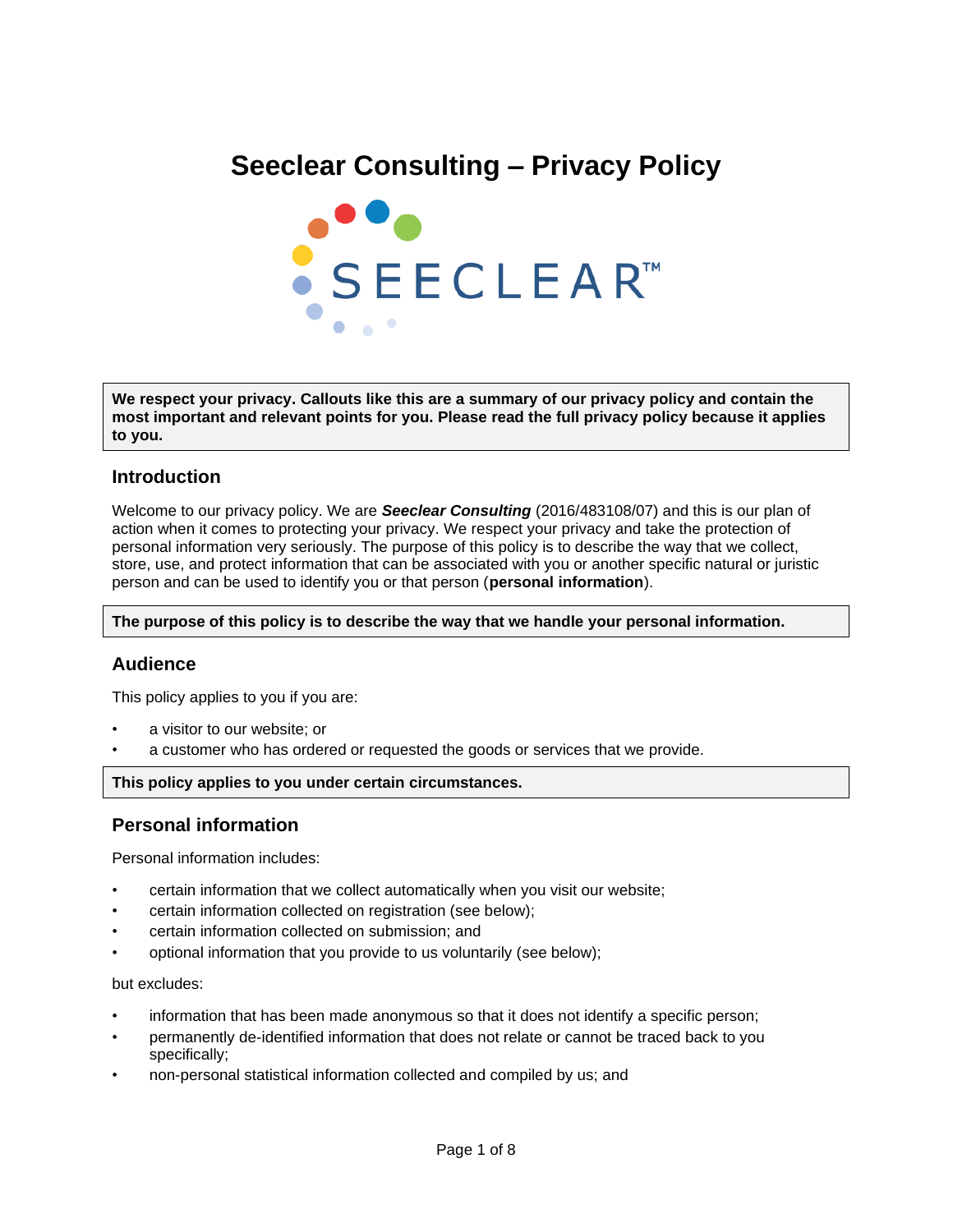• information that you have provided voluntarily in an open, public environment or forum including any blog, chat room, community, classifieds, or discussion board (because the information has been disclosed in a public forum, it is no longer confidential and does not constitute personal information subject to protection under this policy).

**Personal information includes information we collect (i) automatically when you visit our website, (ii) on registration, (iii) on submission, and (iv) from you voluntarily. It excludes (i) anonymous, (ii) de-identified, (iii) non-personal statistical, and (iv) public information.**

#### **Common examples**

Common examples of the types of personal information which we may collect and process include your:

- **identifying information** such as your name, date of birth, or identification number of any kind;
- **contact information** such as your phone number or email address;
- **address information** such as your physical or postal address; or
- **demographic information** such as your gender or marital status.

#### **Sensitive personal information**

Depending on the goods or services that you require, we may also collect sensitive personal information including your:

- financial information such as your bank account details;
- **sensitive demographic information** such as your race or ethnicity;
- **medical information** such as information about your physical or mental health;
- **sexual information** such as information about your sex life or sexual orientation;
- **criminal information** such as information about your commission or alleged commission of any offence or about any related legal proceedings;
- **employment information** including your membership of a trade union; and
- **beliefs** including your political or religious beliefs.

## **Acceptance**

#### **Acceptance required**

You must accept all the terms of this policy when you order our goods or request our services. If you do not agree with anything in this policy, then you may not order our goods or request our services.

#### **You may not order our goods or request our services if you do not accept this policy.**

#### **Legal capacity**

You may not access our website or order our goods or request our services if you are younger than 18 years old or do not have legal capacity to conclude legally binding contracts.

#### **Deemed acceptance**

By accepting this policy, you are deemed to have read, understood, accepted, and agreed to be bound by all of its terms.

#### **Your obligations**

You may only send us your own personal information or the information of another data subject where you have their permission to do so.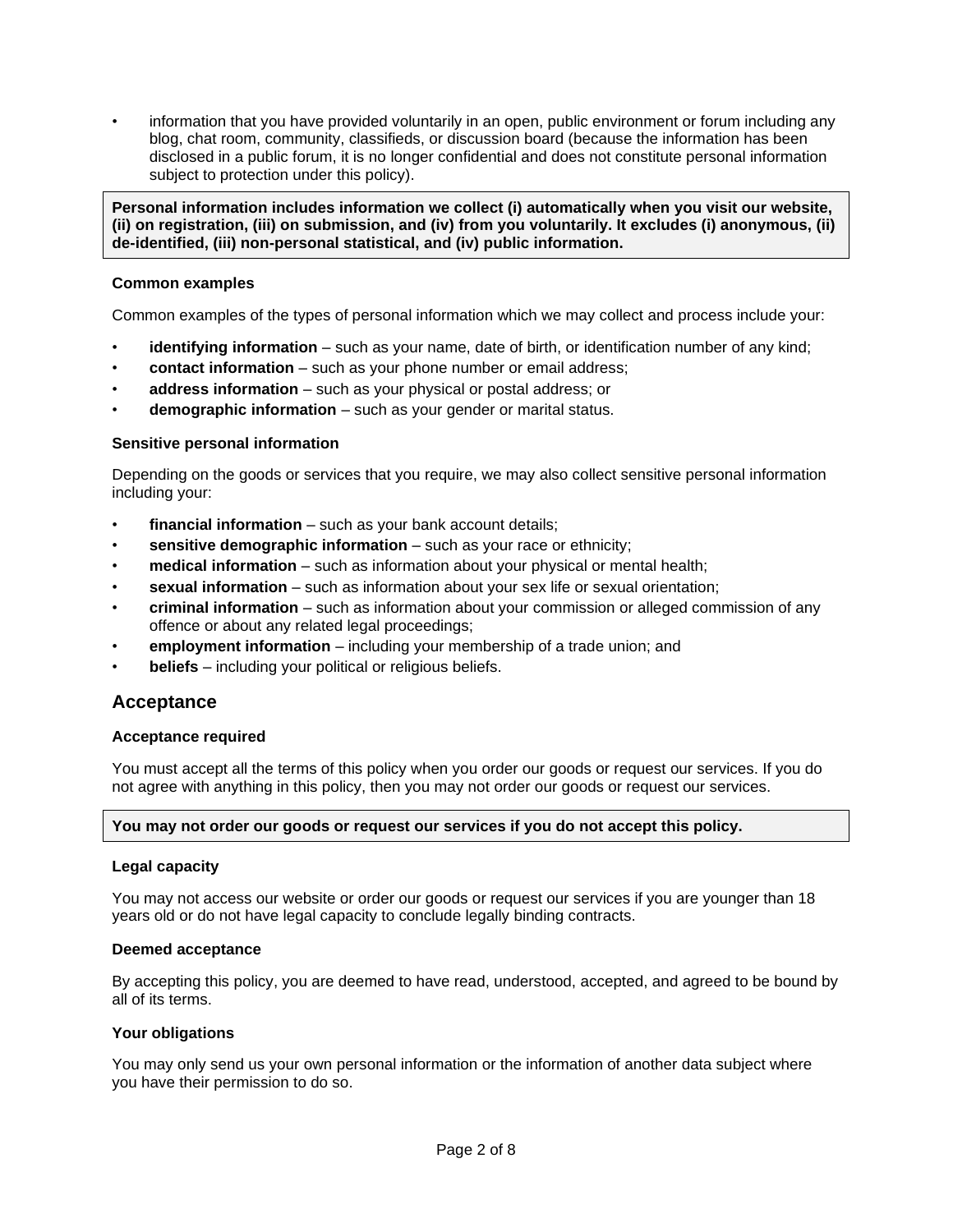# **Changes**

We may change the terms of this policy at any time by updating this web page. We will notify you of any changes by placing a notice in a prominent place on the website or by sending you an email detailing the changes that we have made and indicating the date that they were last updated. If you do not agree with the changes, then you must stop using the website and our goods or services. If you continue to use the website or our goods or services following notification of a change to the terms, the changed terms will apply to you and you will be deemed to have accepted those updated terms.

# **Collection**

## **On registration**

Once you register on our website, you will no longer be anonymous to us. You will provide us with certain personal information when you register on our website.

This personal information will include:

- your name and surname;
- your email address;
- your telephone number;
- your company name, company registration number, and VAT number;
- your postal address or street address; and
- your username and password.

We will use this personal information to fulfil your account, provide additional services and information to you as we reasonably think appropriate, and for any other purposes set out in this policy.

#### **We collect certain information on registration, when you register on our website.**

#### **On order or request**

When you order our goods or request our services from us, you will be asked to provide us with additional information on a voluntary basis (**goods or services information**).

#### **We collect certain information when you order our goods or request our services from us.**

#### **From browser**

We automatically receive and record Internet usage information on our server logs from your browser, such as your Internet Protocol address (**IP address**), browsing habits, click patterns, version of software installed, system type, screen resolutions, colour capabilities, plug-ins, language settings, cookie preferences, search engine keywords, JavaScript enablement, the content and pages that you access on the website, and the dates and times that you visit the website, paths taken, and time spent on sites and pages within the website (**usage information**). Please note that other websites visited before entering our website might place personal information within your URL during a visit to it, and we have no control over such websites. Accordingly, a subsequent website that collects URL information may log some personal information.

**We collect certain information from your web browser, including your Internet usage information when you visit our website.**

#### **Cookies**

For information on how we deal with Cookies, please refer to our Cookies Policy.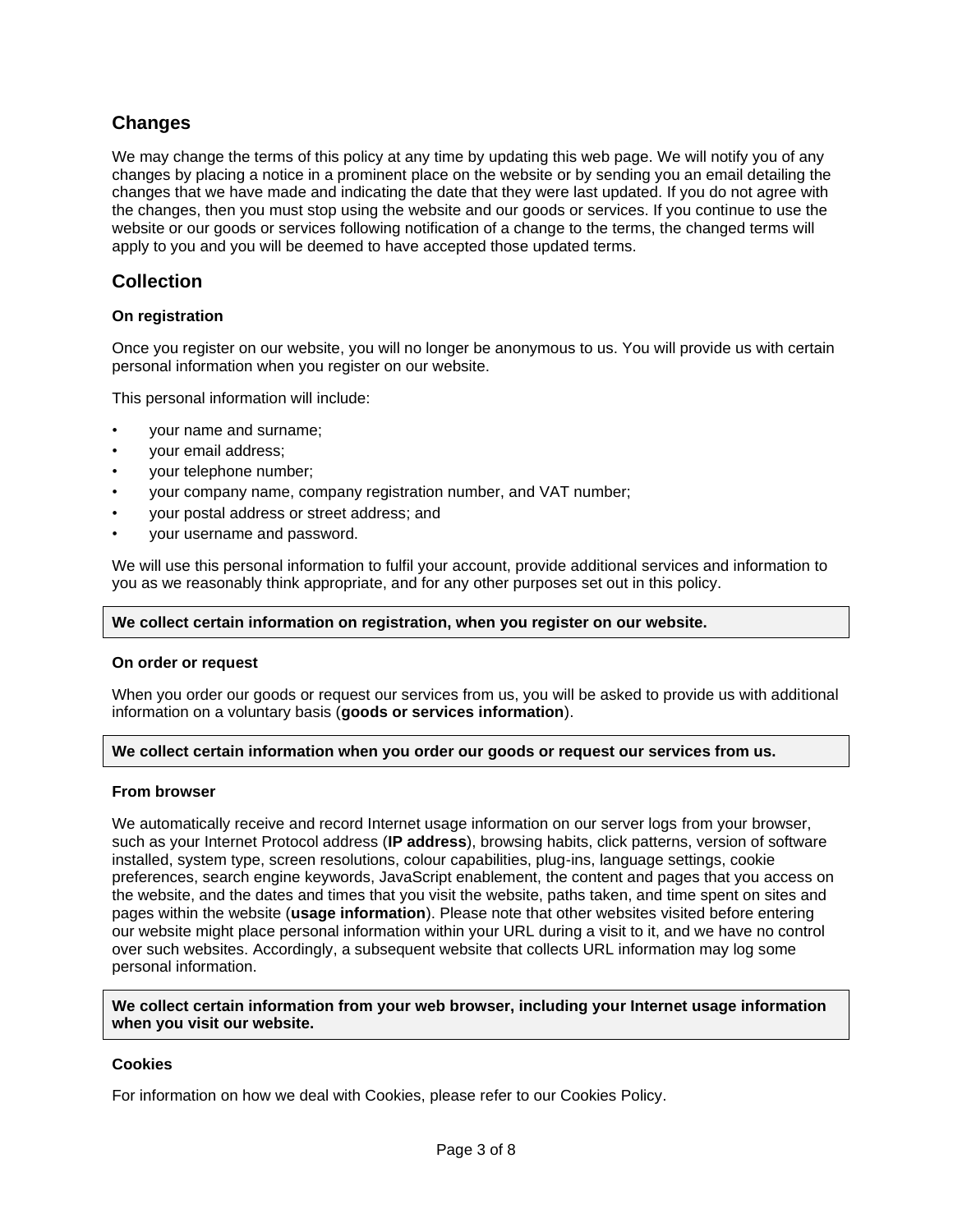#### **Web beacons**

Our website may contain electronic image requests (called a **single-pixel gif** or **web beacon** request) that allow us to count page views and to access cookies. Any electronic image viewed as part of a web page (including an ad banner) can act as a web beacon. Our web beacons do not collect, gather, monitor or share any of your personal information. We merely use them to compile anonymous information about our website.

**We collect certain information from web beacons on our website to compile anonymous information about our website.**

#### **Optional details**

You may also provide additional information to us on a voluntary basis (**optional information**). This includes content or products that you decide to upload or download from our website or when you enter competitions, take advantage of promotions, respond to surveys, order certain additional goods or services, or otherwise use the optional features and functionality of our website.

**We collect certain optional information, that you provide when you upload or download content from our website or when you enter competitions, take advantage of promotions, respond to surveys or register and subscribe for certain additional goods or services.**

#### **Recording calls**

We may monitor and record any telephone calls that you make to us, unless you specifically request us not to.

#### **Purpose for collection**

We may use or process any goods or services information, or optional information that you provide to us for the purposes that you indicated when you agreed to provide it to us. Processing includes gathering your personal information, disclosing it, and combining it with other personal information. We generally collect and process your personal information for various purposes, including:

- **goods or services purposes** such as collecting orders or requests for and providing our goods or services;
- **marketing purposes** such as pursuing lawful related marketing activities;
- **business purposes** such as internal audit, accounting, business planning, and joint ventures, disposals of business, or other proposed and actual transactions; and
- **legal purposes** such as handling claims, complying with regulations, or pursuing good governance.

We may use your usage information for the purposes described above and to:

- remember your information so that you will not have to re-enter it during your visit or the next time you access the website;
- monitor website usage metrics such as total number of visitors and pages accessed; and
- track your entries, submissions, and status in any promotions or other activities in connection with your usage of the website.

**We may use any of your personal information that you provide to us for the purposes that you indicated when you agreed to provide it to us.**

#### **Consent to collection**

We will obtain your consent to collect personal information: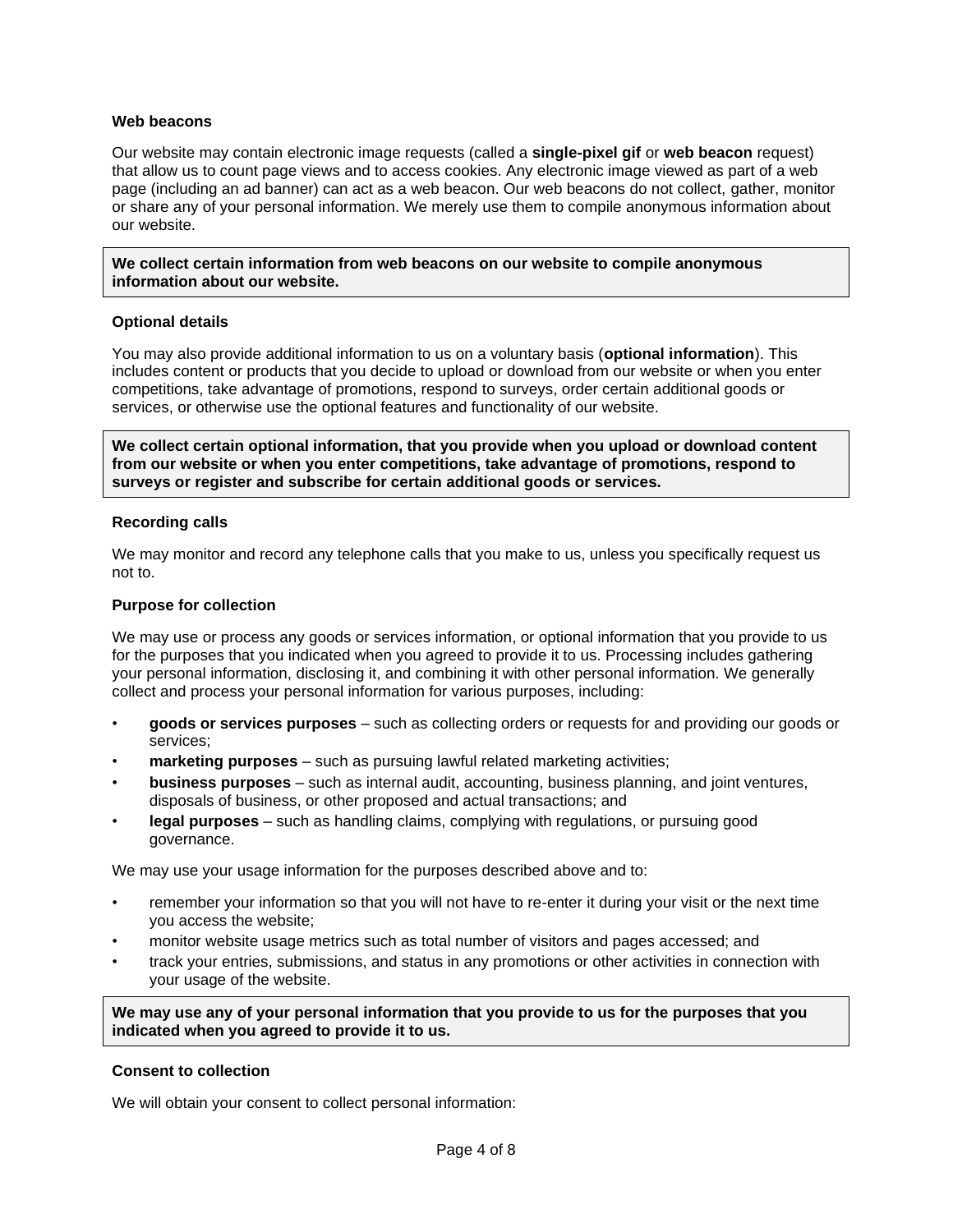- in accordance with applicable law;
- when you provide us with any registration information or optional information.

**We will get your consent to collect your personal information in accordance with applicable law when you provide us with it.**

## **Use**

#### **Our obligations**

We may use your personal information to fulfil our obligations to you.

#### **Messages and updates**

We may send administrative messages and email updates to you about the website. In some cases, we may also send you primarily promotional messages. You can choose to opt-out of promotional messages. **OR** We may send administrative messages and email updates to you about the website. We may wish to provide you with information about new goods or services in which we think you may be interested. This means that in some cases, we may also send you primarily promotional messages. We will not send you promotional messages unless you have chosen to opt-into them. But, we may send you one message asking you to opt-into promotional messages without you having opted-into promotional messages.

**We may use your information to send you administrative messages and email updates to you regarding the website and for marketing purposes where lawful.**

#### **Targeted content**

While you are logged into the website, we may display targeted adverts and other relevant information based on your personal information. In a completely automated process, computers process the personal information and match it to adverts or related information. We never share personal information with any advertiser, unless you specifically provide us with your consent to do so. Advertisers receive a record of the total number of impressions and clicks for each advert. They do not receive any personal information. If you click on an advert, we may send a referring URL to the advertiser's website identifying that a customer is visiting from the website. We do not send personal information to advertisers with the referring URL. Once you are on the advertiser's website however, the advertiser is able to collect your personal information.

**We may use your information for targeted content in certain, specified instances.**

## **Disclosure**

#### **Sharing**

We do not share your personal information.

#### **OR**

We may share your personal information with:

- other divisions or companies within the group of companies to which we belong so as to provide joint content and services like registration, for transactions and customer support, to help detect and prevent potentially illegal acts and violations of our policies, and to guide decisions about our products, services, and communications (they will only use this information to send you marketing communications if you have requested their goods or services);
- an affiliate, in which case we will seek to require the affiliates to honour this privacy policy;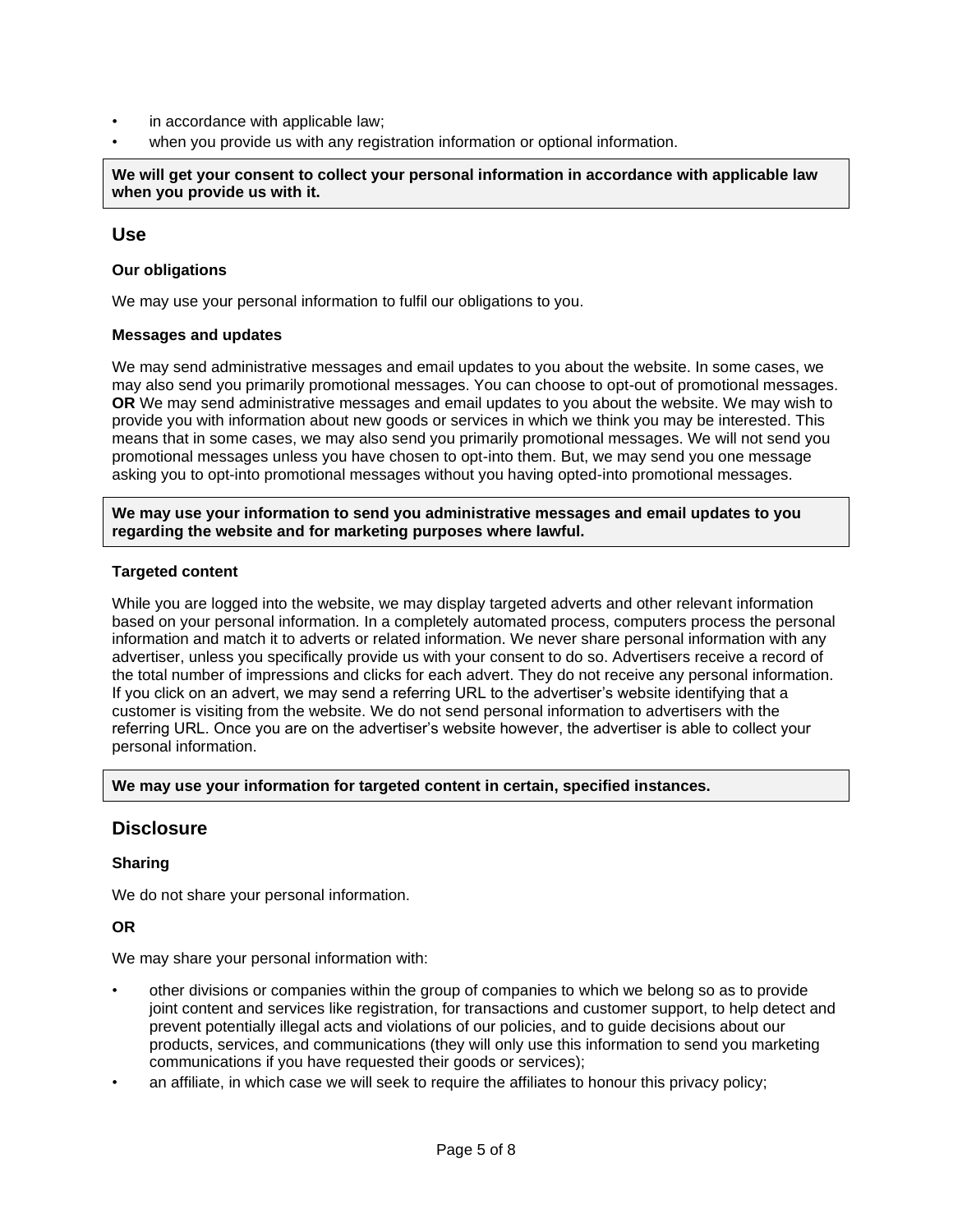- our goods or services providers under contract who help provide certain goods or services or help with parts of our business operations, including fraud prevention, bill collection, marketing, technology services (our contracts dictate that these goods or services providers only use your information in connection with the goods or services they supply or services they perform for us and not for their own benefit);
- credit bureaus to report account information, as permitted by law;
- banking partners as required by credit card association rules for inclusion on their list of terminated merchants (in the event that you utilise the services to receive payments and you meet their criteria); and
- other third parties who provide us with relevant services where appropriate.

**We may share your personal information with third parties for the purposes of fulfilling our obligations to you among other purposes.**

#### **Regulators**

We may disclose your personal information as required by law or governmental audit.

#### **Law enforcement**

We may disclose personal information if required:

- by a subpoena or court order;
- to comply with any law;
- to protect the safety of any individual or the general public; and
- to prevent violation of our customer relationship terms.

#### **We may disclose personal information to third parties if required for legal reasons.**

#### **No selling**

We will not sell personal information. No personal information will be disclosed to anyone except as provided in this privacy policy.

#### **Marketing purposes**

We may disclose aggregate statistics (information about the customer population in general terms) about the personal information to advertisers or business partners.

#### **Employees**

We may need to disclose personal information to our employees that require the personal information to do their jobs. These include our responsible management, human resources, accounting, audit, compliance, information technology, or other personnel.

#### **Change of ownership**

If we undergo a change in ownership, or a merger with, acquisition by, or sale of assets to, another entity, we may assign our rights to the personal information we process to a successor, purchaser, or separate entity. We will disclose the transfer on the website. If you are concerned about your personal information migrating to a new owner, you may request us to delete your personal information.

## **Security**

We take the security of personal information very seriously and always do our best to comply with applicable data protection laws. Our hosting company will host our website in a secure server environment that uses a firewall and other advanced security measures to prevent interference or access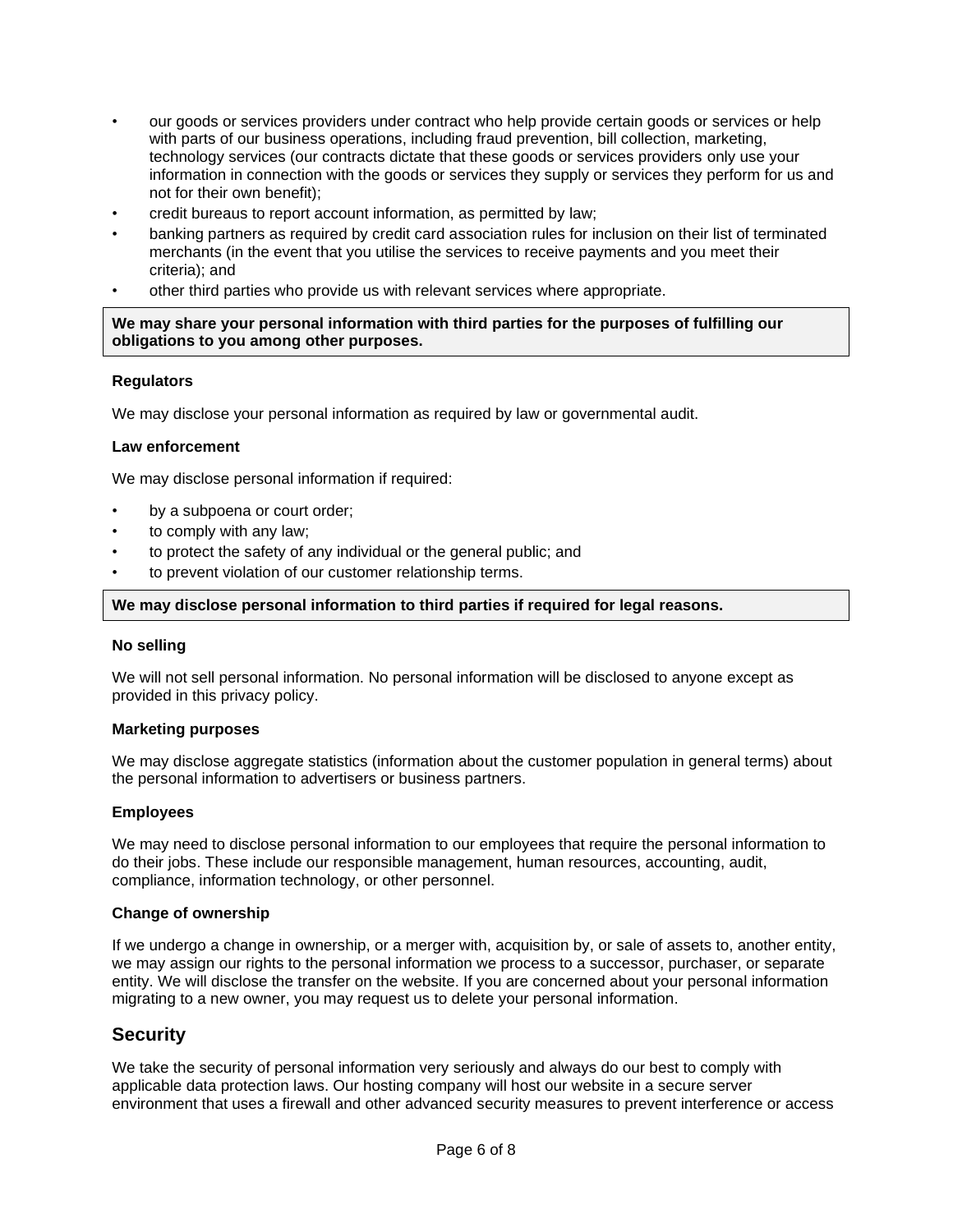from outside intruders. We authorize access to personal information only for those employees who require it to fulfil their job responsibilities. We implement disaster recover procedures where appropriate.

#### **Our website is hosted on a secure server and uses security measures to prevent interference by intruders.**

## **Accurate and up to date**

We will try to keep the personal information we collect as accurate, complete and up to date as is necessary for the purposes defined in this policy. From time to time we may request you to update your personal information on the website. You are able to review or update any personal information that we hold on you by accessing your account online, emailing us, or phoning us. Please note that in order to better protect you and safeguard your personal information, we take steps to verify your identity before granting you access to your account or making any corrections to your personal information.

**Please keep your personal information accurate and up to date by accessing your account online, emailing us, by phoning us.**

# **Retention**

We will only retain your personal information for as long as it is necessary to fulfil the purposes explicitly set out in this policy, unless:

- retention of the record is required or authorised by law; or
- you have consented to the retention of the record.

During the period of retention, we will continue to abide by our non-disclosure obligations and will not share or sell your personal information.

We may retain your personal information in physical or electronic records at our discretion.

## **We will only retain your personal information for as long as is necessary.**

## **Transfer to another country**

We will not transfer any personal information across a country border without your prior written consent. **OR** We may transmit or transfer personal information outside of the country in which it was collected to a foreign country and process it in that country. Personal information may be stored on servers located outside the country in which it was collected in a foreign country whose laws protecting personal information may not be as stringent as the laws in the country in which it was collected. You consent to us processing your personal information in a foreign country whose laws regarding processing of personal information may be less stringent.

**We may not transfer your personal information outside the country in which it was collected to a foreign country without your permission. OR We may transfer your personal information outside the country in which it was collected to a foreign country.**

## **Updating or removing**

You may choose to correct or update the personal information you have submitted to us, by clicking the relevant menu in any of the pages on our website or contacting us by phone or email.

## **You may choose to update or remove the personal information you have submitted to us.**